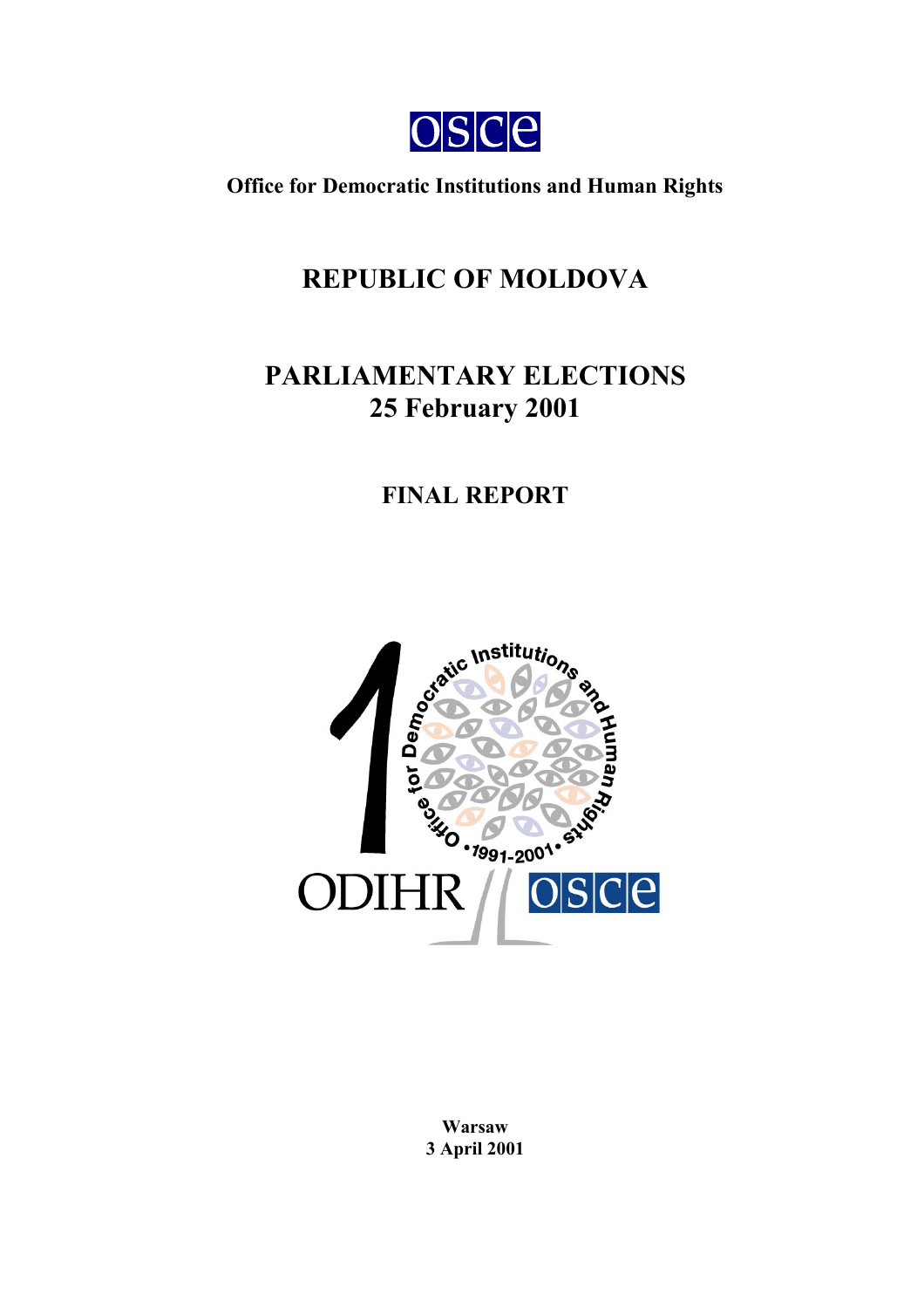## **TABLE OF CONTENTS**

| L     |                                                                                      |  |  |
|-------|--------------------------------------------------------------------------------------|--|--|
| П.    |                                                                                      |  |  |
| III.  |                                                                                      |  |  |
| IV.   |                                                                                      |  |  |
|       | $\mathcal{A}$ .<br>$B_{\cdot}$<br>$\mathcal{C}$ .                                    |  |  |
| V.    |                                                                                      |  |  |
|       | $\mathcal{A}$ .<br>В.<br>$\mathcal{C}$<br>D.<br>$E_{\parallel}$<br>$F_{\cdot}$<br>G. |  |  |
| VI.   |                                                                                      |  |  |
|       | $\overline{A}$<br>$\overline{B}$                                                     |  |  |
| VII.  |                                                                                      |  |  |
| VIII. |                                                                                      |  |  |
|       | <b>ANNEX 1</b>                                                                       |  |  |
|       | <b>ANNEX 2</b>                                                                       |  |  |
|       | <b>ANNEX 3</b>                                                                       |  |  |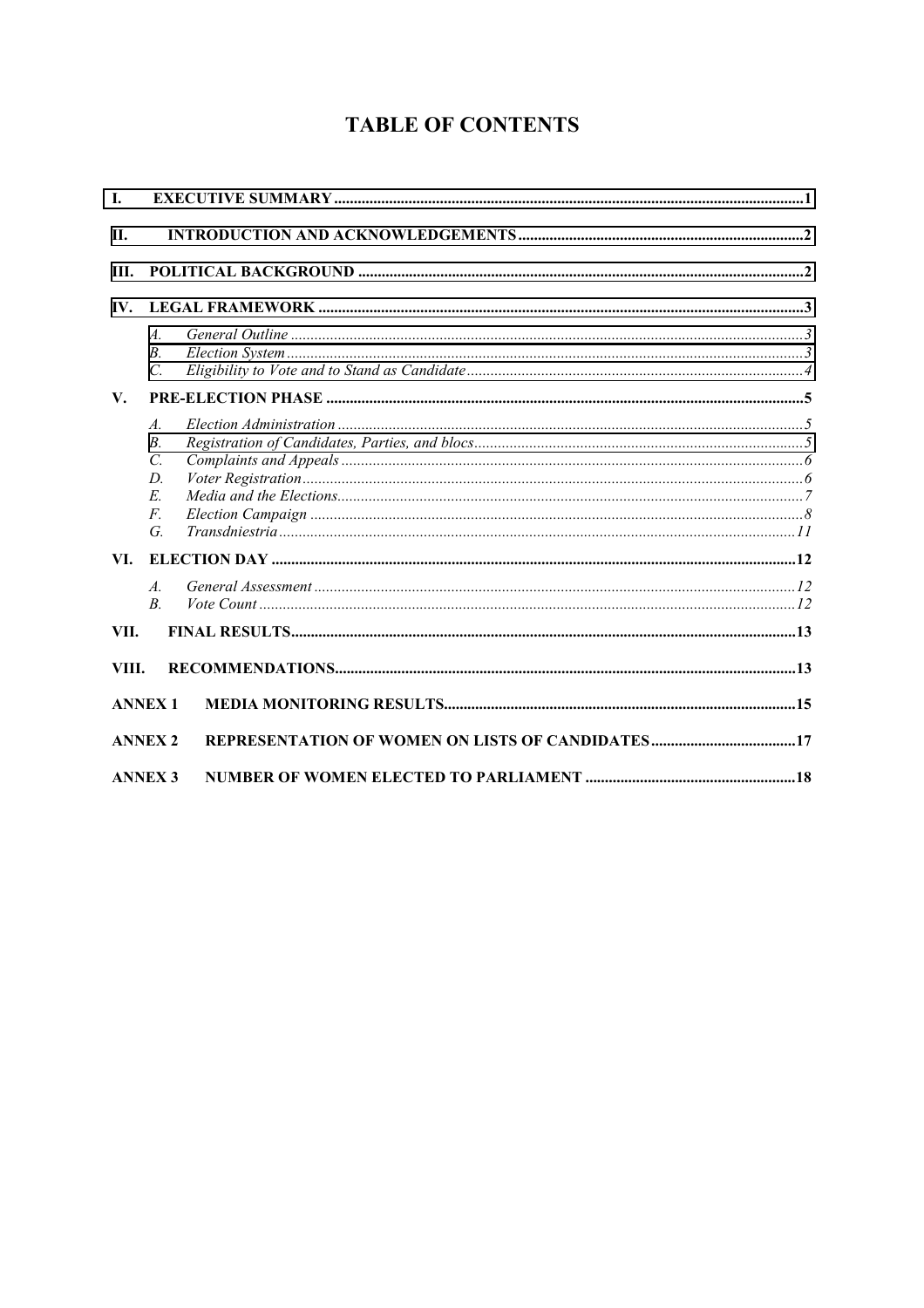#### **REPUBLIC OF MOLDOVA**

### **PARLIAMENTARY ELECTIONS 25 February 2001**

#### **OSCE/ODIHR Election Observation Mission Final Report1**

#### <span id="page-2-0"></span>**I. EXECUTIVE SUMMARY**

 $\overline{a}$ 

The 25 February 2001 parliamentary elections in the Republic of Moldova met international standards for democratic elections, consolidating a trend already evidenced during the previous elections. These third parliamentary elections since the country's independence in 1991 were conducted in accordance with the OSCE commitments for democratic elections enshrined in the 1990 Copenhagen Document and in the framework of the obligations of Moldova as a member State of the Council of Europe.

Moldova's election code provides an adequate framework for political parties and electoral blocs to enter the political arena on an equal basis. The Central Election Commission (CEC) implemented the electoral legislation efficiently, and carried out its functions in an impartial, transparent, organized, and timely manner.

The election process can be further improved by addressing some shortcomings such as the inaccuracy and incompleteness of voter lists, the excessively restrictive provisions on media in the election code, and the need for a clearer provision in the election code on the status of contestants holding public positions.

The pre-election period was marked by a largely low-key campaign in which many candidates and parties nonetheless conducted negative attacks on their opponents. The State media –TV Moldova and Radio Moldova – met their obligations as public broadcasters, strictly following the provisions of the election code governing the conduct of media during election campaigns.

The OSCE/ODIHR Election Observation Mission examined the participation of national minorities and women in these elections, finding that the authorities are generally committed to the participation of national minorities in public life. However, despite some progress in recent years, women remain clearly under-represented both on national and local levels.

On election day, voting and the counting process were carried out professionally, in accordance with the laws and regulations. The counting was conducted in a transparent manner. A high voter turnout indicated confidence in the democratic process.

The Transdniestrian region is not under *de facto* control of the Moldovan Government. Elections could not be conducted in this area due to lack of cooperation of the Transdniestrian authorities. As in earlier elections in 1994, 1996, and 1998, a small number of special polling

<sup>1</sup> This report is also available in Moldovan. However, the English version remains the only official document.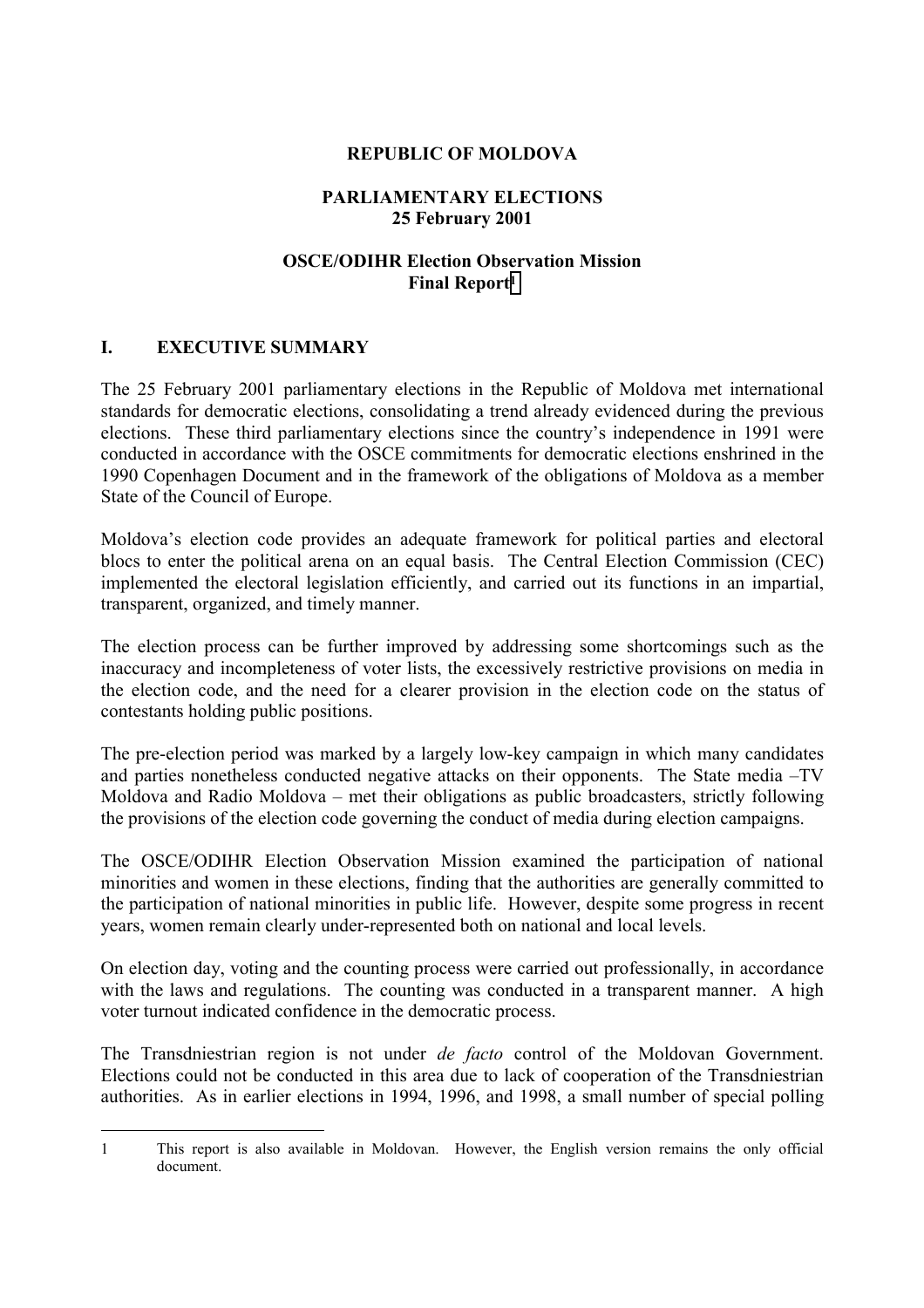<span id="page-3-0"></span>stations were set up on the government-controlled right bank of the river Nistru, and Transdniestrian residents were invited to cross the river to vote. The voting at these stations was conducted in a proper manner. However, only a small percentage of the Moldovan citizens living in Transdniestria managed to exercise their right to vote.

The OSCE/ODIHR, the OSCE Parliamentary Assembly, and the Parliamentary Assembly of the Council of Europe stand ready to continue their dialogue with the authorities and civil society of Moldova, in an effort to address the concerns arising from these parliamentary elections.

#### **II. INTRODUCTION AND ACKNOWLEDGEMENTS**

Following an invitation from the Ministry of Foreign Affairs of the Republic of Moldova, the Organization for Security and Co-operation in Europe's (OSCE) Office for Democratic Institutions and Human Rights (ODIHR) established an Election Observation Mission on 26 January 2001. Ambassador Charles Magee (USA) was appointed as Head of the OSCE/ODIHR Election Observation Mission. Dr. Kimmo Kiljunen of the OSCE Parliamentary Assembly (OSCE PA) was appointed by the OSCE Chairman-in-Office as his Special Co-ordinator to lead the short-term observation.

This report consolidates the findings of 17 international experts and long-term observers deployed throughout the country and 140 short-term observers from 31 OSCE participating States, including 37 parliamentarians and staff from the OSCE Parliamentary Assembly, representatives from Chisinau-based diplomatic missions, and from international governmental and non-governmental organizations. In addition, polling was observed by a delegation of eight parliamentarians from the Parliamentary Assembly of the Council of Europe (PACE) under the leadership of Mr. Bjorn von der Esch. On election day, observers visited 778 polling stations out of 1,963. On 26 February 2001, the OSCE/ODIHR, the OSCE PA, and the PACE delegation, constituted as an International Election Observation Mission (IEOM), issued a joint statement of preliminary findings and conclusions.

The OSCE/ODIHR wishes to express appreciation to the Ministry of Foreign Affairs, the Central Election Commission, and other national and local authorities of the Republic of Moldova for their assistance and co-operation during the course of the observation.

## **III. POLITICAL BACKGROUND**

The 25 February elections were the third parliamentary elections in Moldova since independence in 1991. As in February 1994, these were early elections, leaving the March 1998 parliamentary elections as the only ones regularly scheduled. During previous elections, election results were accepted and change of power operated smoothly.

Reacting to President Petru Lucinschi's attempt to transform Moldova into a presidential republic, the Parliament on 5 July 2000 voted with an overwhelming majority to have the President elected in the future by the Parliament itself. At the same time, the powers of the President were reduced, while those of the Government and Parliament were strengthened.

In the months that followed, the Parliament failed to elect a President with the required threefifths majority of 61 votes. In a second voting attempt, Communist Party leader Voronin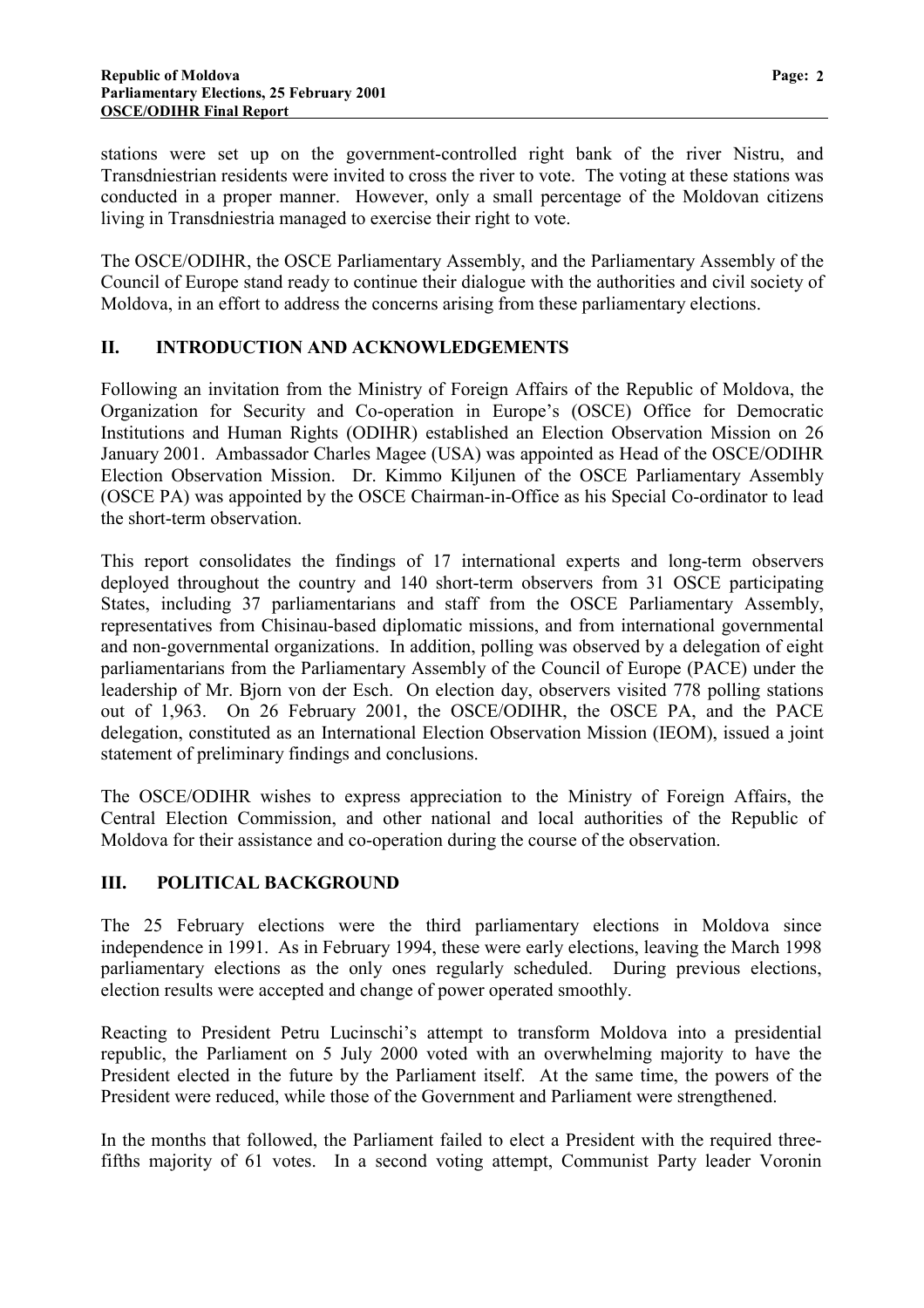<span id="page-4-0"></span>received 59 votes, falling just two votes short. Finally, on 31 December 2000, President Petru Lucinschi signed a decree to dissolve Parliament in accordance with Article 78 of the Constitution, and set the date of 25 February for early elections. One of the first tasks of the new Parliament will be to elect the President.

Despite some positive economic signs, the February elections took place in a climate of hardship and allegations of large-scale corruption. Distrust has increased toward politicians who failed to adequately address the basic issues of poverty, unemployment, and harsh living conditions. Despite this lack of confidence, however, 67.52 percent of registered voters cast ballots. Voters had to choose among 27 electoral contestants representing the entire political spectrum – 12 political parties, five electoral blocs comprised of another 14 parties, as well as 10 independent candidates. The main participants were the Communist Party, the "Braghis Alliance", the Christian Democratic Popular Party, the Party of Rebirth and Conciliation, and the Democratic Party.

## **IV. LEGAL FRAMEWORK**

#### **A. GENERAL OUTLINE**

The Constitution of the Republic of Moldova, adopted in 1994 and amended in 1995, provides for a multi-party parliamentary democracy, including the separation of legislative, executive, and judicial powers. The Parliament is the supreme representative body and sole legislative authority. It consists of 101 members who are elected for four-year terms.

In addition to the Constitution, parliamentary elections are primarily regulated by the election code of 1997, as amended in 1999 and 2000; the Law on Political Parties, adopted and amended in 2000; the Law on Audiovisual Broadcasting, adopted in 1995; the Administrative Code, in force since 1995; and various regulations and instructions issued by the CEC.

Following OSCE/ODIHR recommendations after the 1998 Parliamentary elections, a comprehensive election code regulates parliamentary and local elections as well as national and local referenda, ensuring a more consistent electoral administration, with similar administrative and technical arrangements for all types of elections.

#### **B. ELECTION SYSTEM**

The election code provides for a pure proportional system using the d'Hondt method for apportioning seats in a single multi-mandate constituency. The same system is applied for both parliamentary and local elections. Political parties, electoral blocs, and independent candidates can compete. Recent amendments to the election code have increased the threshold percentage requirement for parties and blocs in parliamentary elections from four to six percent of the valid votes, and have reduced the requirement for individual candidates from four to three percent.

Although not regulated by international standards, the six-percent threshold for parties and blocs seems high. It is questionable whether this will contribute to a more stable political scene by discouraging very small parties or forcing them to join coalitions. Only three political parties managed to overcome the six-percent threshold. This system also results in an increase in the number of votes not represented at all in Parliament – in the case of the present election, close to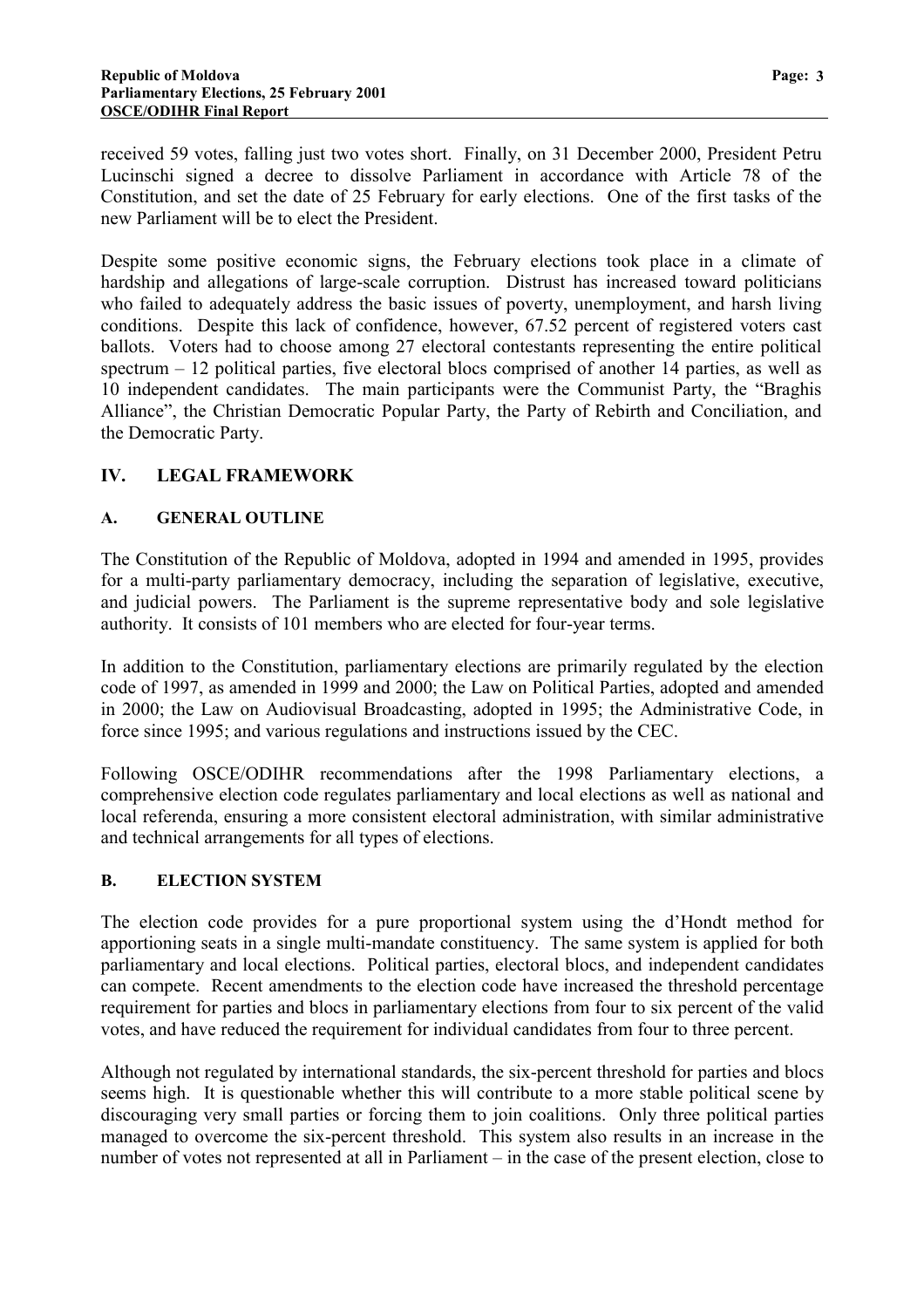<span id="page-5-0"></span>30 percent. Additionally, independent candidates running in a nationwide constituency have little chance to overcome the three-percent threshold.

Another shortcoming of the present system is a lack of geographic and national minority representation. The OSCE/ODIHR recommended in 1998 that the electoral system should be examined with a view to securing a more fair representation for regionally based national minorities. Since then, the higher threshold requirement has further lessened the chances for national minority or regional parties to be represented in Parliament.

Moreover, amendments introduced in the Law on Political Parties in 1999 have added further impediments for regional representation. Political parties or socio-political organizations must now register at least 5,000 members from six out of the 12 districts in the country, with at least 600 members from each district. This has resulted in ethnically-based parties representing the interests of locally concentrated groups, such as the minority in Gagauzia, failing to register their parties as they are unable to collect sufficient support outside their own region. In this case, the party for the Gagauz could not participate in the elections. Representatives of the Gagauz authorities complained, pointing out that the legislation in force does not provide sufficient possibility for the Gagauz population to elect their own representatives. These authorities had threatened to boycott the 25 February elections if this issue was not addressed beforehand. In the end, this action was not pursued due to a lack of support among the Gagauz population.

A number of electoral systems can secure appropriate geographical and minority representation. For example, representation of minorities can be guaranteed by eliminating the threshold requirement for parties representing minority groups (Germany) or by using a multiconstituency proportional system with specially designed constituencies that reflect ethnic or other specifics (Belgium). Another solution is to reserve a fixed number of seats for minority representatives (Greece, Romania, Hungary). Still another alternative would be to establish a mixed system with single mandate constituencies and one nationwide constituency. Several other electoral options are also available for ensuring minority representation.2

## **C. ELIGIBILITY TO VOTE AND TO STAND AS CANDIDATE**

 $\overline{a}$ 

Every citizen aged 18 or more on election day is entitled to vote, with the exception of specific categories: persons declared incapacitated or deprived of voting rights, and those sentenced to imprisonment. The right to vote is also granted to Moldovan citizens living abroad. For the 25 February elections, only 3,782 voted abroad, despite the large-scale emigration of Moldovan citizens in recent years, estimated by some observers at several hundred thousand.

Every Moldovan citizen eligible to vote and permanently residing in the country has the right to stand as a candidate for parliamentary deputy. Military personnel on active duty and persons with unsettled criminal records are prohibited from running.

<sup>&</sup>lt;sup>2</sup> For further discussion on this subject, see ODIHR Guidelines to Assist National Minority Participation in the Electoral Process, Warsaw, January 2001.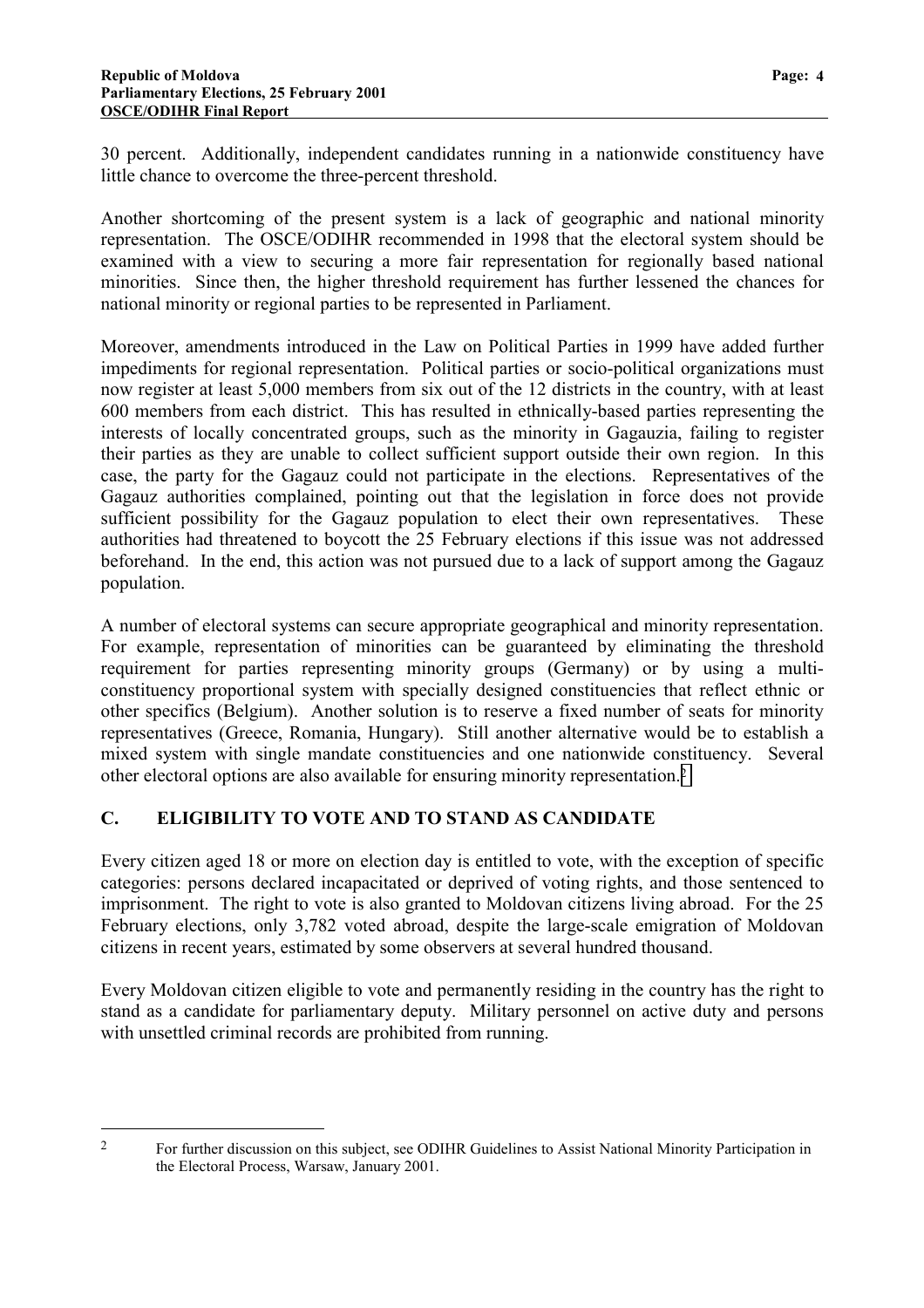#### <span id="page-6-0"></span>**PRE-ELECTION PHASE**

#### **A. ELECTION ADMINISTRATION**

The election code provides for a three-tiered election administration: the Central Election Commission, District Election Councils (DECs), and Precinct Election Bureaus (PEBs). Election commissions at all levels have a non-partisan composition; officials must not be members of any political parties running for the elections and may not engage in any political activities. The election code stipulates that election officials must refrain from expressing any opinions for or against candidates. In addition, all electoral contestants can be represented in election commissions at all levels by one member-representative entitled to a consultative vote.3

The CEC, appointed in 1997 for a term of six years, is a professional body with substantial experience, having already conducted the 1998 parliamentary elections and the 1999 local elections. Its nine members are nominated in a proportional number by the President, the Parliament, and the Supreme Council of Magistracy. Only the Chairperson, Deputy Chairperson, and Secretary serve on a permanent basis. Members may be reelected but cannot serve more than two consecutive terms. The CEC carried out its functions in a non-partisan, transparent, organized, and timely manner and implemented the electoral legislation efficiently.

Electoral councils and bureaus are temporary bodies established before the elections and dissolved usually after the publication of the final results. DECs have between seven and 11 members appointed by the CEC. Three must be judges and another three, lawyers. The PEBs have between five and 11 members, nominated by the local council and appointed by the respective DEC. In some instances, PEBs nominated by local councils dominated by one political party did not remain impartial.

The responsibilities and competencies of all electoral bodies, as well as their relationship to other governmental bodies and executive bodies, are well defined. Decisions are taken by absolute majority.

#### **B. REGISTRATION OF CANDIDATES, PARTIES, AND BLOCS**

The legal provisions governing the registration of electoral candidates are simple and clear. Political parties registered with the Ministry of Justice and blocs of political parties may nominate lists of candidates. In addition, citizens may nominate themselves as independent candidates and must collect 2,000 signatures in support of their candidacy. The election code, however, does not indicate any specific procedure for verifying petitions of signatures. The registration of candidates was accomplished impartially and in a timely and inclusive manner. Only one candidate was denied registration after the CEC found a considerable number of support signatures invalid.

 $\overline{a}$ 

<sup>3</sup> Regular members of electoral commissions are entitled to a deliberative vote.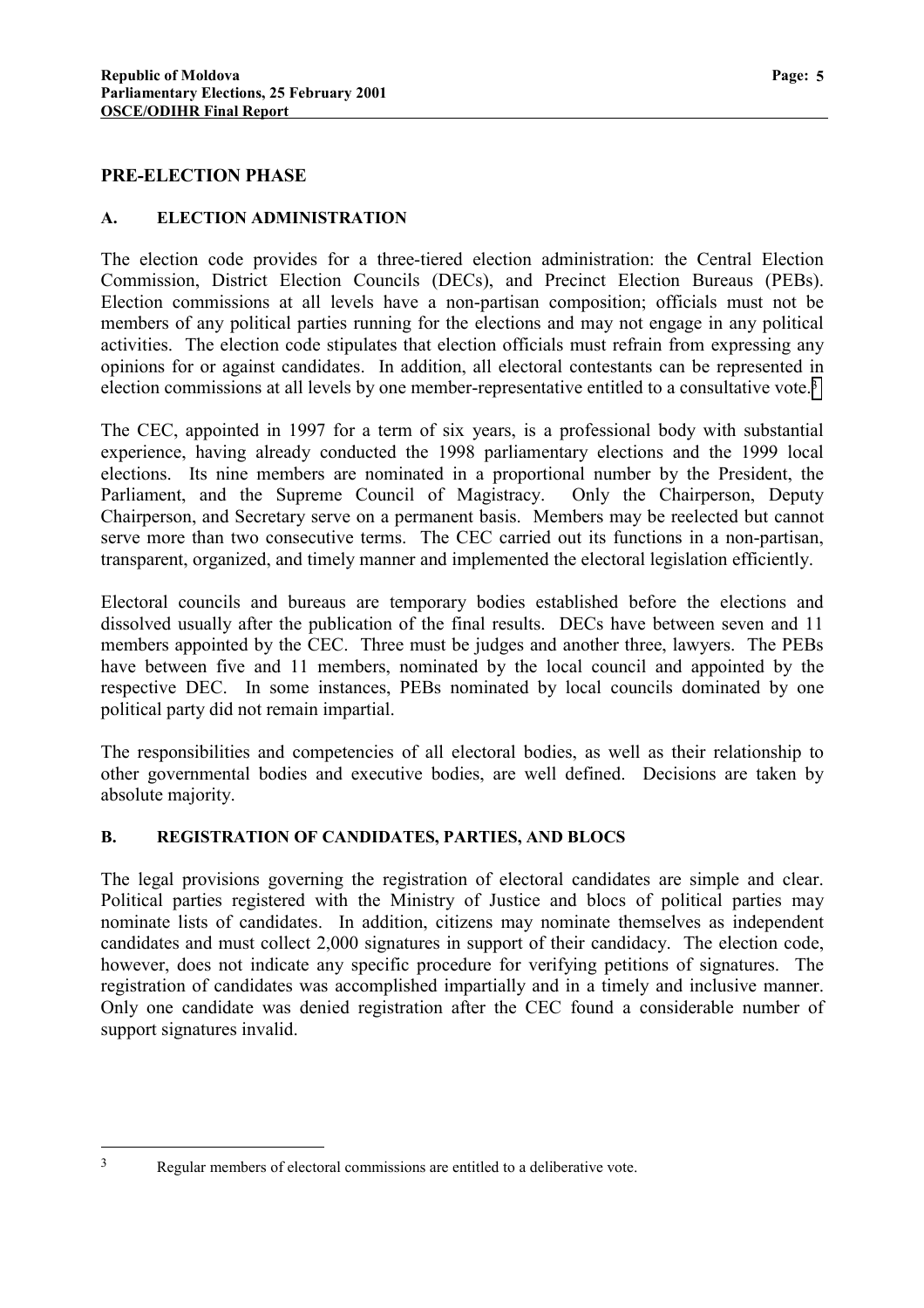#### **COMPLAINTS AND APPEALS**

Decisions of the PEBs and DECs can be appealed to the higher level electoral body or to the District Court or the Tribunals respectively. CEC decisions can be appealed to the Court of Appeals.

The deadlines for handling election-related cases are shorter than for other administrative cases. Appeals should be lodged within three days. Decisions should be rendered within five days after receipt of the complaint on a CEC decision, and three days on a lower-level decision, but no later than election day. Similar deadlines apply to post-election complaints, allowing their review before certification of election results by the Constitutional Court.

Only a few complaints were filed for the 2001 elections. These were handled efficiently and within the time frames provided for in the legislation. In order to prepare for these cases, the Supreme Court organized training for all relevant judges, outlining specific procedural issues related to electoral complaints.

The CEC has a small range of sanctions at its disposal in case of election violations. The only possible sanction in case of violation of the election code is the de-registration of candidates. Only the Court of Appeals can impose such a severe sanction on a CEC request. The Law on Audiovisual Broadcasting, however, provides the CEC-appointed Audiovisual Coordination Council (ACC) with a wider range of sanctions against the media, including warnings, fines, suspension, or withdrawal of broadcast licenses. In one case discussed below under Media Monitoring, the ACC revoked the broadcast license of the private television channel TV Catalan.

## **D. VOTER REGISTRATION**

The degree of accuracy and completeness of the voter lists has been a subject of concern during past elections in Moldova. Although some effort was made to improve the accuracy of the lists, in most cases observers noted little or no improvement. A plan to compile computerized citizens' registers based on new identification documents has not materialized. Most mayoralties simply used the voter lists from the June 1999 local elections, attempting to upgrade them by canvassing house-to-house in their precincts. The CEC also decided that electors who had not resided in Moldova for more than six months should be excluded from the lists. These measures had relatively little results. The total number registered on the voter lists was reduced by around 55,000 electors in comparison with the 1999 figure. On election day, 107,301 voters out of 2,379,491 registered voters were included in supplementary voter lists; this large number offers a clear indication that much work needs to be done to improve the existing lists.

The election code provides for the right of the elector to become familiar with the voter list and to seek corrections if necessary. However, the election code does not establish any procedure for correcting errors or omissions. CEC instructions have remedied this, but appeals and requests for inclusion, deletions, or corrections can only be done in person up to 15 days before election day.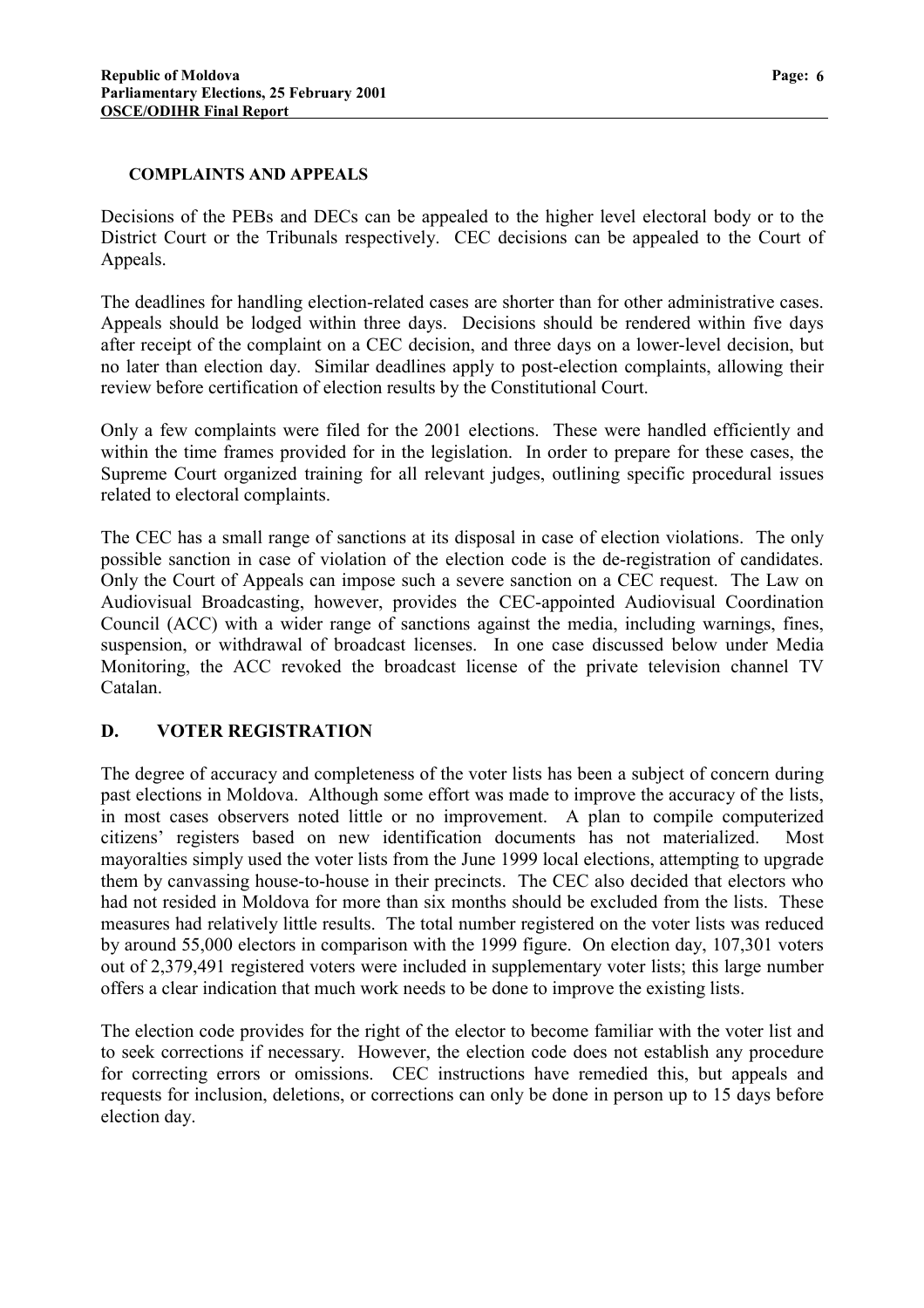#### **E. MEDIA AND THE ELECTIONS**

#### **1. Media Environment**

In general, the Moldovan population has only limited access to information through the media. Chisinau residents enjoy higher living standards and have better and broader media access. Moldova is a relatively poor country, to the point where TV sets and even radios may be considered luxury items. For some, even the price of newspapers is prohibitive. Television and radio stations often lack sufficient power to broadcast clear signals throughout the territory. Equipment breakdowns are common. In addition, significant parts of the country lack reliable electricity service. In particular, the northern regions of Soroca and Edinet suffered major electricity outages on an almost daily basis during the electoral campaign period.

#### **2. Legal Framework**

Freedom of opinion and expression is guaranteed by Article 32 of the Constitution. The media in Moldova are regulated by comprehensive legislation, the most important being the Law of the Press and the Law on Audiovisual Broadcasting.

The use of media during electoral campaigns is governed by the election code and additional regulations adopted by the CEC. After an electoral campaign in 1998 that was marked by unbalanced coverage, the media provisions in the election code went through a number of changes. Despite good intentions, the resulting Article 47, together with CEC and Audiovisual Coordination Council regulations, is unnecessarily restrictive. Private electronic media in particular have only very limited opportunities to report on campaign activities and to broadcast analytical commentaries. Most of the complaints filed with the CEC were allegations that candidates had exceeded the allotted broadcasting time.

## **3. Media Monitoring**

 $\overline{a}$ 

The Election Observation Mission carried out media monitoring of television channels and print media outlets from 26 January to 1 March. The monitored TV channels included TVM (the Moldovan National Television), and the privately owned ORT Moldova, PRO TV, NIT, TVC 21, and TV Catalan. Monitored newspapers included *Flux, Komsomolskaia Pravda, Moldova Suverana, Nezavisimaia Moldova,* and the weeklies *Jurnalul de Chisinau* and *Ekonomicheskoie Obozrenie*. The EOM occasionally analyzed other local print media as well. The basic elements monitored were: the time and space given to key electoral figures, the manner in which these figures were portrayed, analysis of topics treated in election news, and the appearance of incorrect or unfair news stories.

During the campaign, the State-owned media TV Moldova (TVM) and Radio Moldova<sup>4</sup> strictly followed the election code and CEC regulations governing the use of media in election campaigns, and provided voters with unbiased information on political contestants. TVM was careful to present only general information on voter education and reports on CEC meetings. In

<sup>4</sup> Radio Moldova was monitored by the European Institute for Media (EIM), an NGO specialised in the media and based in Dusseldorf (Germany).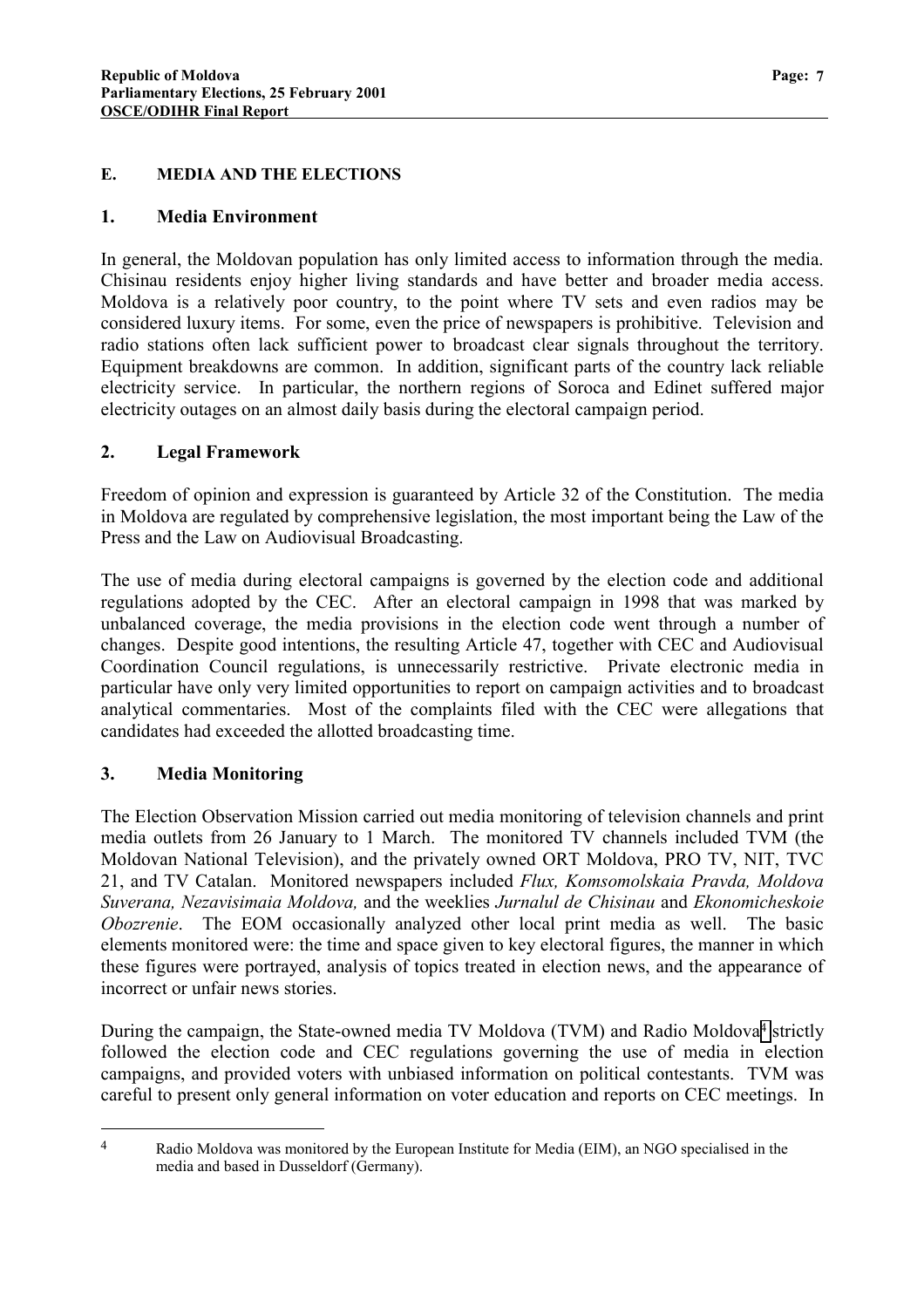its main news programs, for example, 95 percent of all election information concerned the CEC and its activities. The State TV also invited CEC members to participate in special editions of analytical programs on voter education and the election process. During the last days of the campaign, TVM broadcast three roundtable discussions to which all contestants were invited.

Most privately owned media favored individual candidates. ORT Moldova, for example, clearly supported Prime Minister Braghis and his Alliance. In its main news programs, the channel gave almost no coverage to other contestants. During the final week of the campaign, efforts by ORT to promote the Braghis Alliance reached a climax. Besides far exceeding time limits for advertisements in favor of the Prime Minister, the station aired a number of documentary films that portrayed Braghis in an especially positive light.

PRO TV shunned election-related advertising spots or news items, except for brief reports about the upcoming elections without showing contestants. In the run-up to the elections, PRO TV aired a number of get-out-the-vote campaign spots.

Toward the end of the campaign, TV Catalan clearly violated the election code by far exceeding the time legally allotted to the National Liberal Party. As a result, in a severe sanction by the media watchdog Audiovisual Coordination Council, the station had its license revoked. However, the sanction was not enforced until after election day, which allowed TV Catalan to resume broadcasting for the final days of the campaign. During these days the channel openly aired only political advertisements favoring the National Liberal Party. On the final day of the campaign, the total time of the advertisement spots on TV Catalan for this party was 86 minutes instead of the legally allowed two minutes.

The print media extensively presented party platforms. Most newspapers openly supported individual political parties and acted as partisan media. For instance, *Moldova Suverana* and *Nezavisimaia Moldova5* published articles in favor of the Braghis Government and presented the Prime Minister in a particularly favorable light. However, *Flux,* with the highest circulation among Romanian-language papers, favored the Christian Democratic Popular Party, while portraying all other parties, especially the Communists, in a negative manner. Truly independent print media that could offer objective and comprehensive information were rare; one that made a commendable effort was the weekly *Jurnalul de Chisinau.*

## **F. ELECTION CAMPAIGN**

#### **1. Legal Framework**

 $\overline{a}$ 

The campaign and the elections took place within a legal framework that is consistent with internationally recognized standards. The Constitution guarantees fundamental rights, and the election code provides for the conduct of democratic elections as formulated in the OSCE Copenhagen Document.

<sup>5</sup> *Moldova Suverana* and *Nezavisimaia Moldova* were earlier funded by the Moldovan Government and are generally viewed as government newspapers. In recent years, however, neither paper has received any funds from the State budget. Accordingly, the CEC allowed both papers to publish paid political advertising of contestants during the campaign.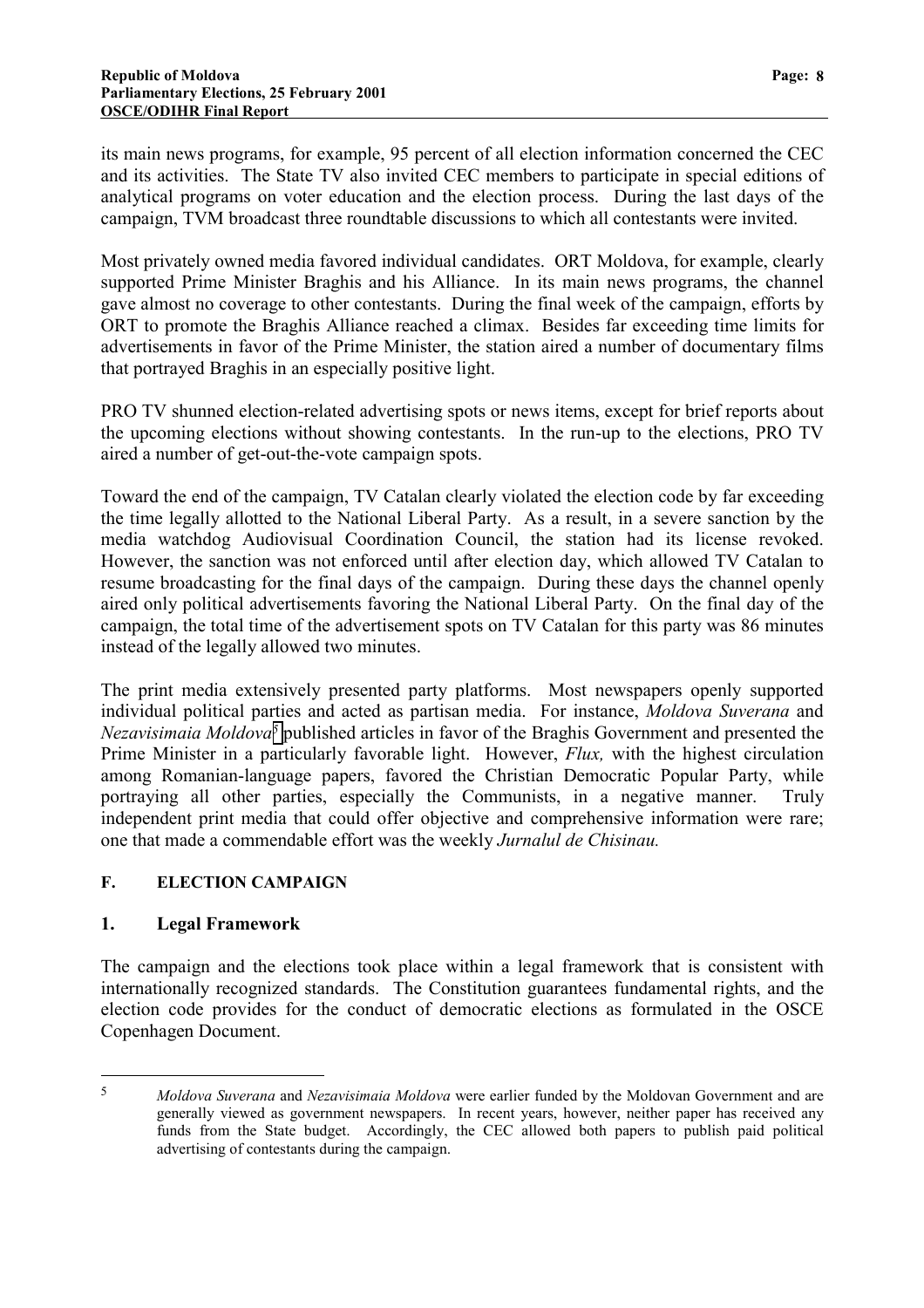#### **2. Tone of the Campaign**

In circumstances of limited financial resources, the election campaign was largely low-key and did not arouse extensive public interest. Candidates favored door-to-door campaigning and public meetings with voters. Unlike previous elections, inflammatory language was largely absent and no serious violent incidents related to the elections were reported. Nonetheless, accusations and negative campaigning against other candidates, including minor cases of "black campaigning", dominated the campaign. The Christian Democratic Popular Party issued a "Black Book of Corruption", accusing politicians from several other parties of illegal activities. However, no hard evidence was presented. Regrettably, almost all electoral contestants concentrated their campaign efforts on attacks against each other instead of focusing on their platforms.

The electoral period was also marked by accusations that some State officials took advantage, for campaign purposes, of office premises and other facilities connected to their position. Those accused included the Prime Minister and other Ministers of the Government, as well as judges and lower-level public authorities. Contrary to the 1998 elections, the election code no longer has provisions requiring candidates holding public positions to suspend their regular activities during the campaign period. The election code allows candidates to take a leave of absence with a stipulated salary during the time of the campaign. Observers reported that some candidates took leaves of absence, but continued using office premises and other facilities connected to their positions.

## **3. Participation of National Minorities**

According to the 1989 census,<sup>6</sup> national minorities, namely Ukrainians, Russians, Roma, Bulgarians, and Gagauz represent approximately 30 percent of the Moldovan population on the right bank of the Nistru river and around 35 percent in the entire Republic including the Transdniestrian region. Ukrainians are concentrated in the northern counties where they represent 10-25 percent of the population. Russians live predominantly in the larger cities, while the Gagauz and Bulgarians live in concentrated settlements in southern Moldova. The Republic of Moldova has built a positive record regarding the participation of these citizens in the electoral process, but minorities are still under-represented in public institutions.

In 1994 and 1998, all the major national minorities with the exception of the Roma were represented in Parliament, although only Bulgarians and Gagauz managed to gain a proportional representation. In 2001, some parties made a special effort to have their lists of candidates reflect the ethnic composition of the population. Two of the minorities are represented in the new Parliament. As a result, the number of non-Moldovan deputies increased from 16% in 1998 to about 30% in 2001. Although six Gagauz and two Bulgarians will be represented in the new Parliament, only one deputy from the Gagauz Autonomous Region and none from the Bulgarian-dominated Taraclia county were elected to Parliament. In total over 70 percent of the newly elected parliamentarians are from Chisinau. The regionally concentrated minorities in particular are still under-represented in Parliament. Given the multi-ethnic character of

 $\overline{a}$ 6 No census has been undertaken in Moldova after 1989 and the new passports and identity cards contain no information regarding the ethnic identity of the bearer. Thus, no up-to-date data is available regarding national minorities.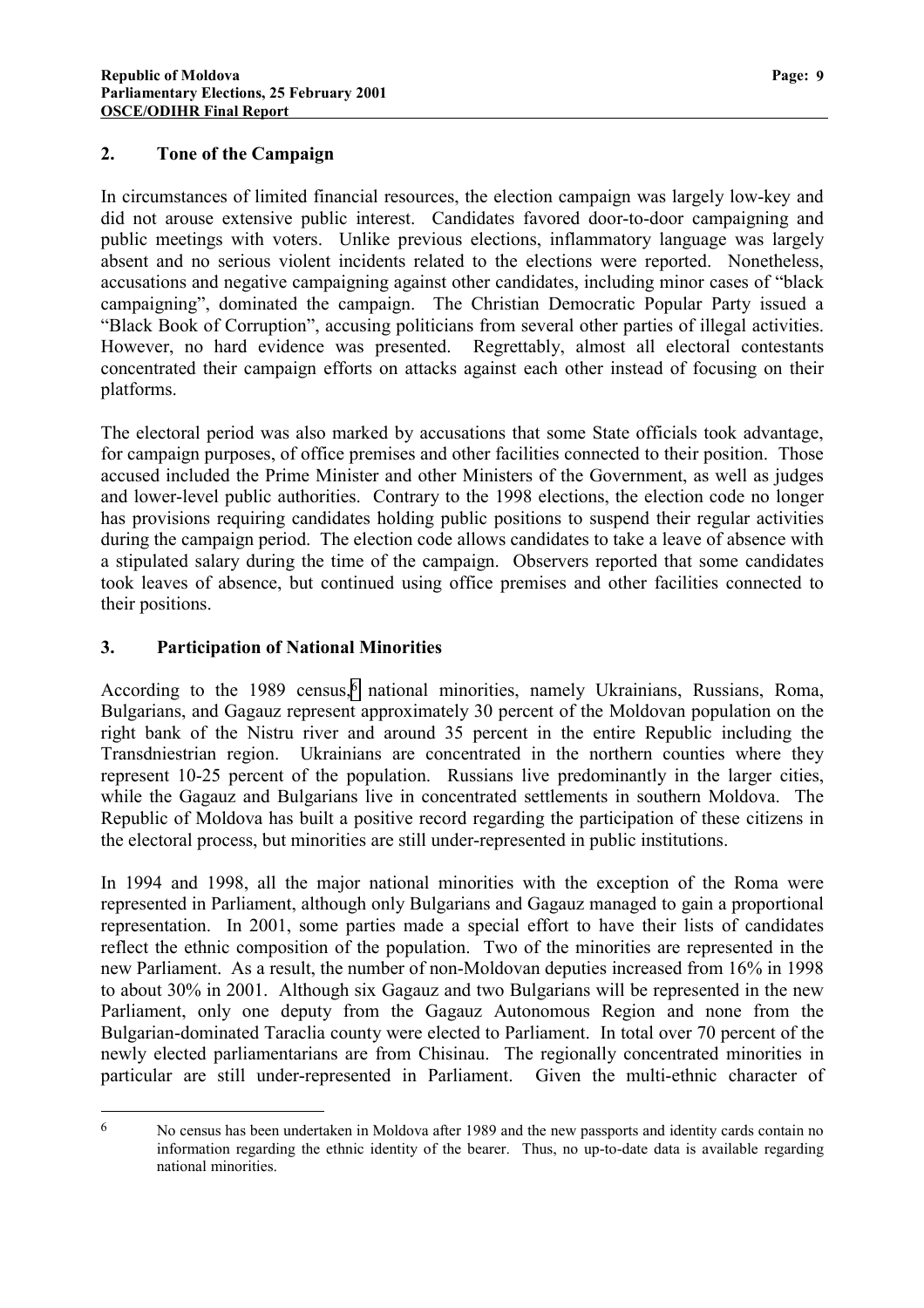Moldova, further consideration could be given to the more effective representation of national minorities in the Parliament.<sup>7</sup>

Another pertinent issue is the use of minority languages. In Moldova, Russian functions as the language of inter-ethnic communication and is used widely not only by Russians, but by the other minorities as well. According to the Law on Languages, every citizen of the Republic of Moldova has the right to address the official authorities in the State language or in Russian. Article 48 (6) of the election code states that the ballot papers have to comply with the Law on Languages. Accordingly, 30 percent of the ballot papers were printed in Russian. Official documents directly related to the electoral process (voter rolls, supplementary lists, lists for support signatures) were also issued in both languages. However, only selected decisions of the Central Election Commission were translated into Russian, and not all instructions for the Precinct Election Bureaus were available in Russian. The easy availability of ballot papers and election-related documents in Russian nevertheless ensured the access of non-Moldovans to information, and facilitated their participation in the electoral process.

Overall, the electoral campaign was conducted in both Moldovan and Russian, giving all voters the opportunity to follow its developments. No complaints were registered regarding possible discrimination against national minorities during the campaign.

## **4. Participation of Women**

The Law on Political Parties provides that parties and socio-political organizations shall promote the principle of equality between women and men in decision-making organs at all levels. A 1997 initiative to introduce a provision in the election code requiring a minimum quota of 30 percent women on candidates' lists was not successful.

Women made some progress in political representation in the 1998 elections when nine women gained seats in the 101-seat Parliament. The 2001 elections showed a slight improvement, with a total of ten women deputies elected.8 Women are well represented on many electoral commissions. On the level of Precinct Election Bureaus, approximately half of the members are women. Most of the secretaries in the PEBs are women, whereas the majority of PEB chairpersons are men. At the District Election Council level, women are also well represented. However, only one of the nine members of the Central Election Commission is a woman.

The main political parties have addressed to some degree the gender issue. However, the candidates' lists presented for these elections did not reflect a pronounced goal of increasing the number of women in Parliament. Some 18 percent of the candidates on the current lists were women, with most of the upper positions going to men.<sup>9</sup> One of the ten independent candidates was also a woman. One woman was appointed prefect of a judet (administrative district), and one minister in the Braghis Government was a woman – the Minister of Justice. Political representation of women has made some progress on the local level, gaining more influential

 $\overline{a}$ 

<sup>7</sup> See ODIHR Guidelines to Assist National Minority Participation in the Electoral Process, Warsaw, January 2001.

 $\begin{array}{c} 8 \\ 9 \end{array}$  See Annex 3.

See Annex 2.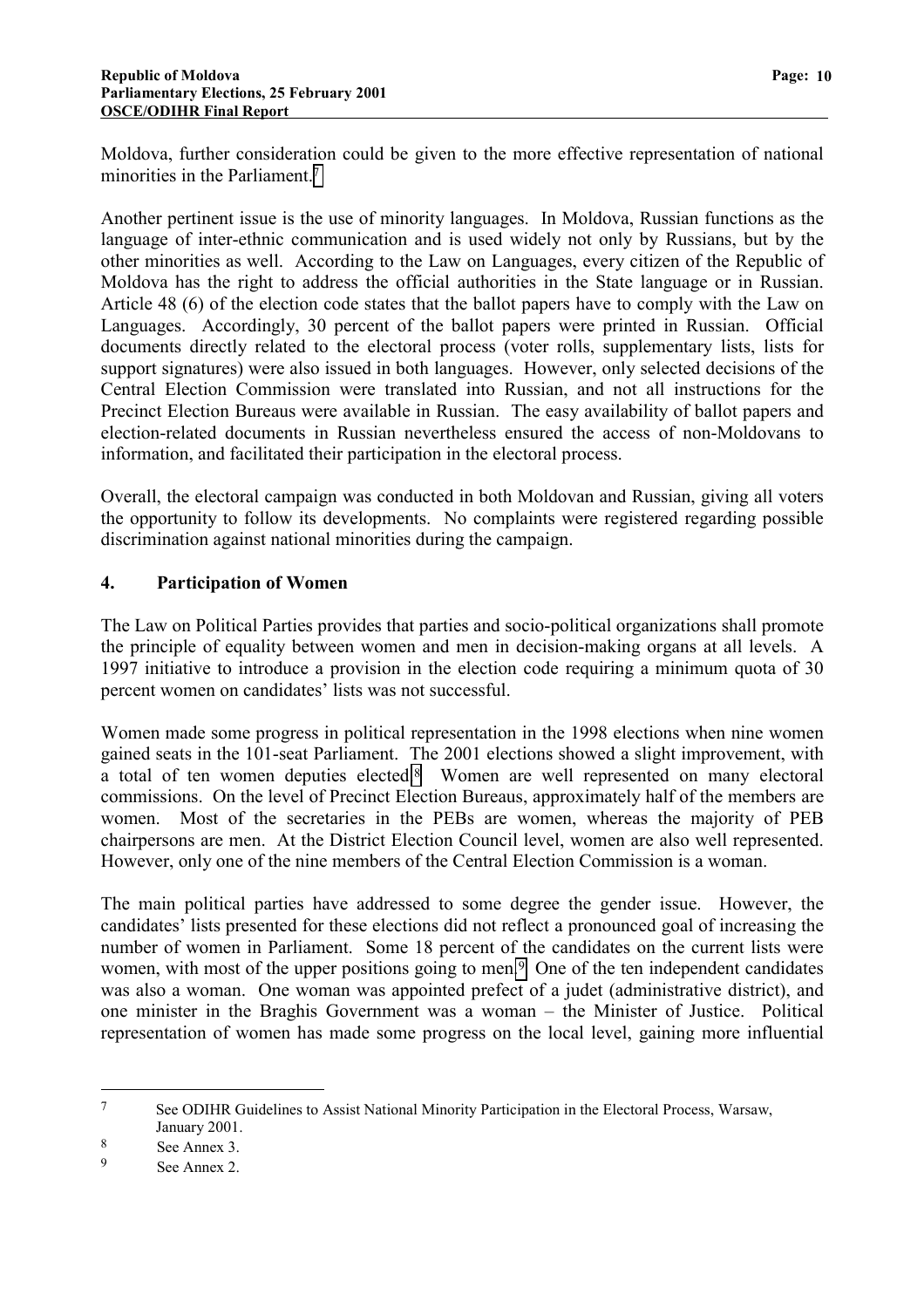positions in the last few years, with an increasing number of mayors. Overall, however, women remain clearly under-represented both on national and local levels.

#### **G. TRANSDNIESTRIA**

The Transdniestrian region is not under *de facto* control of the Moldovan Government. Elections could not be conducted in this area due to lack of cooperation of the Transdniestrian authorities. Only a very few candidates from Transdniestria appeared on party lists, and campaigning did not take place in the territory. As a result and despite adequate access to broadcast information, only a very small number of Moldovan citizens living in Transdniestria exercised their right to vote. As in earlier elections in 1994, 1996, and 1998, a small number of special polling stations – in this case, eight – were set up on the right bank of the Nistru river, and Transdniestrian residents were invited to cross the river to vote.

The CEC attempted to persuade Transdniestrian authorities to allow the opening of polling stations in the enclave. They refused on the grounds that "Transdniestria is now a separate state", adding that they would not hinder their residents who wished to take part in the elections. However, there were reports that prior to election day, Transdniestrian authorities discouraged participation in the elections.

According to the CEC, of the roughly 180,000 inhabitants of the Transdniestrian region who have registered as Moldovan citizens, some 80,000 voters have been registered. However, on 31 January 2001, in accordance with the Law on Citizenship, the CEC ruled that every voter from the Transdniestrian region who could prove residence in Moldova prior to 23 June 1990, date of the declaration of Moldovan sovereignty, was entitled to vote. In the 2000 local elections in Transdniestria, over 400,000 voters were registered.

In the 1996 presidential elections, slightly over 9,000 Transdniestrian residents voted, while only 3,738 managed to participate in the 1998 parliamentary elections. In February 2001, 4,265 cast their ballots in the eight special polling stations set up on government-controlled territory.

International observers gave extra close attention to the river crossing points and special polling stations for the Transdniestrian voters. On election day, voting at these stations was conducted in a proper manner. A number of special buses brought Transdniestrians to polling stations. However, these buses did not circulate in all villages on the left bank, and the information provided by the Moldovan authorities to the Transdniestrian voters seemed not to have been sufficient. The Transdniestrian authorities have established a stricter border regime in recent years, making crossing into the territory in general more difficult than in 1998. As in 1998, there were reports of some buses being blocked at checkpoints, and more Transdniestrian militia than usual were present at the demarcation line. The attempts to block or delay the special buses, however, were fewer and less severe than in 1998. Transdniestrian authorities, both before and during election day, discouraged many residents from exercising their right to vote.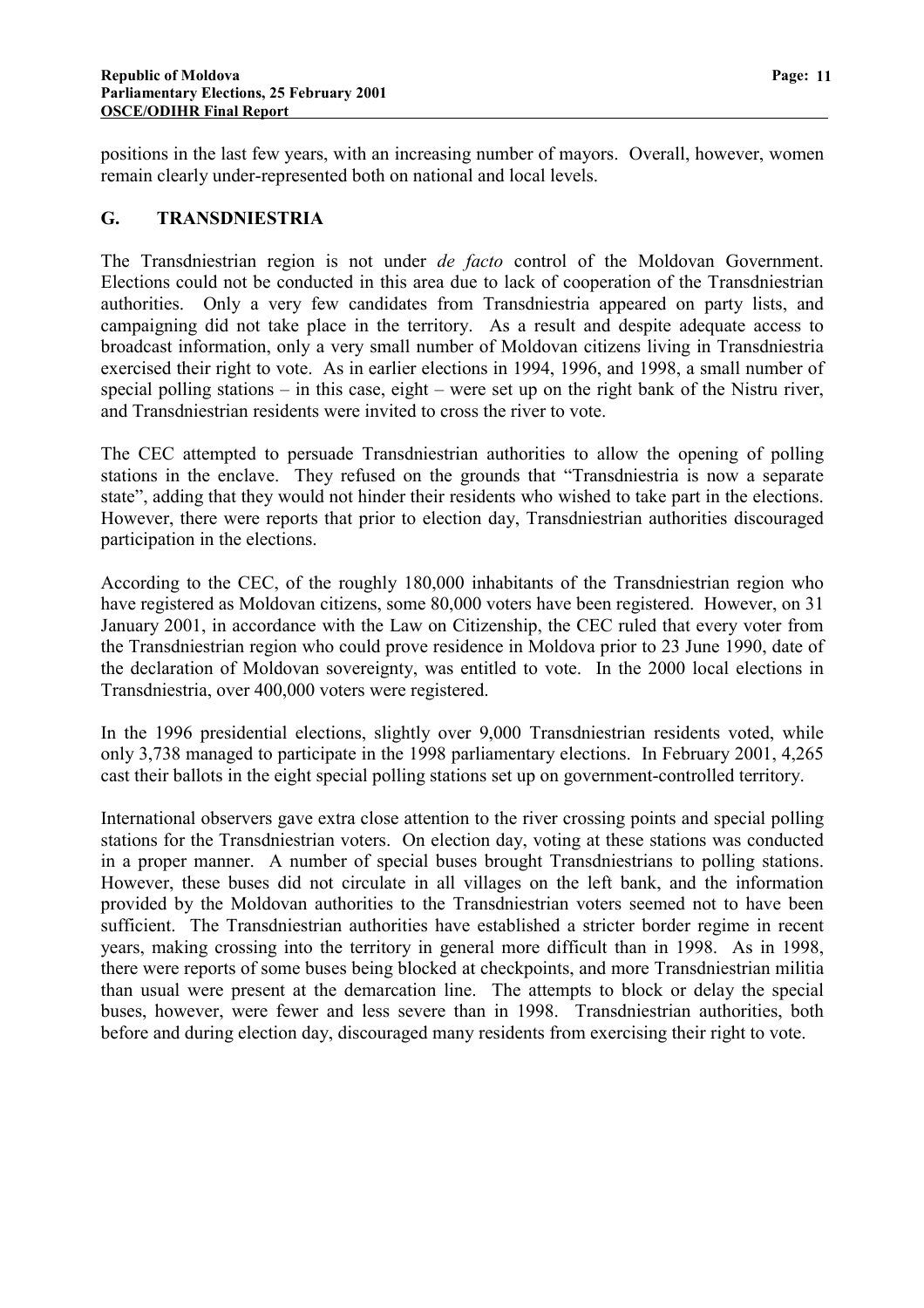#### **VI. ELECTION DAY**

#### **A. GENERAL ASSESSMENT**

Despite difficult circumstances, including freezing temperatures and lack of heating in most of the polling stations, the voting process was carried out in accordance with the legal and procedural requirements. Nevertheless, the secrecy of the vote was not always ensured while stamping the thin ballot papers prior to insertion in the ballot box. Commission members appeared well trained and voters showed a good understanding of the voting procedures. In addition, the large presence of domestic observers helped to guarantee the conduct of transparent and democratic elections.10

On a number of occasions, observers noted that the voter lists were incomplete, omitting old passport data or identification numbers, and frequently containing incorrect names and other data. Without totally reliable voter registers, and without a computerized method for checking entry data, commission officials lacked the means to prevent multiple voting. The process of identifying voters is only vaguely described in both the election code and CEC instructions. Given the variety of documents in Moldova to prove identity as well as citizenship and residence, a more precise formulation is needed of the documents to be presented by the voter in order to receive a ballot.

#### **B. VOTE COUNT**

 $\overline{a}$ 

Observers noted that the counting of the ballots was conducted in a transparent manner and in accordance with the law. The documentation produced by the different electoral bodies after the tabulation was comprehensive, and allowed a correct, reliable and rapid determination of the results. A computer system for producing the preliminary results worked according to CEC plans. This allowed the CEC to announce preliminary results based on 97 percent of the votes counted by eight a.m. on Monday, 26 February, and complete preliminary results by early that afternoon. In both cases these results were put on the web page [www.elections.md](http://www.elections.md/) immediately after their announcement by the CEC.

Article 57 of the election code provides a detailed description of the types of ballots that should be considered invalid. Chairpersons and members of the PEBs appeared well trained in what to look for in evaluating ballots of questionable validity. Nevertheless, observers reported many cases of ballots being judged invalid where the intention of the voter was perfectly clear, for example where the voter stamp was not applied within the prescribed circle, but elsewhere within the rectangle containing a contestant's name and symbol. In the 1998 parliamentary elections, 3.42 percent of all ballots cast were judged invalid. On 25 February, according to the CEC, the total number of invalid ballots was 41,883 out of 1,605,853 ballots cast, or 2.6 percent. Although a considerable improvement, this is still a relatively high figure and remains cause for concern.

<sup>&</sup>lt;sup>10</sup> IFES sponsored a Moldovan NGO, Ladom, to recruit and deploy 200 domestic observers on election day.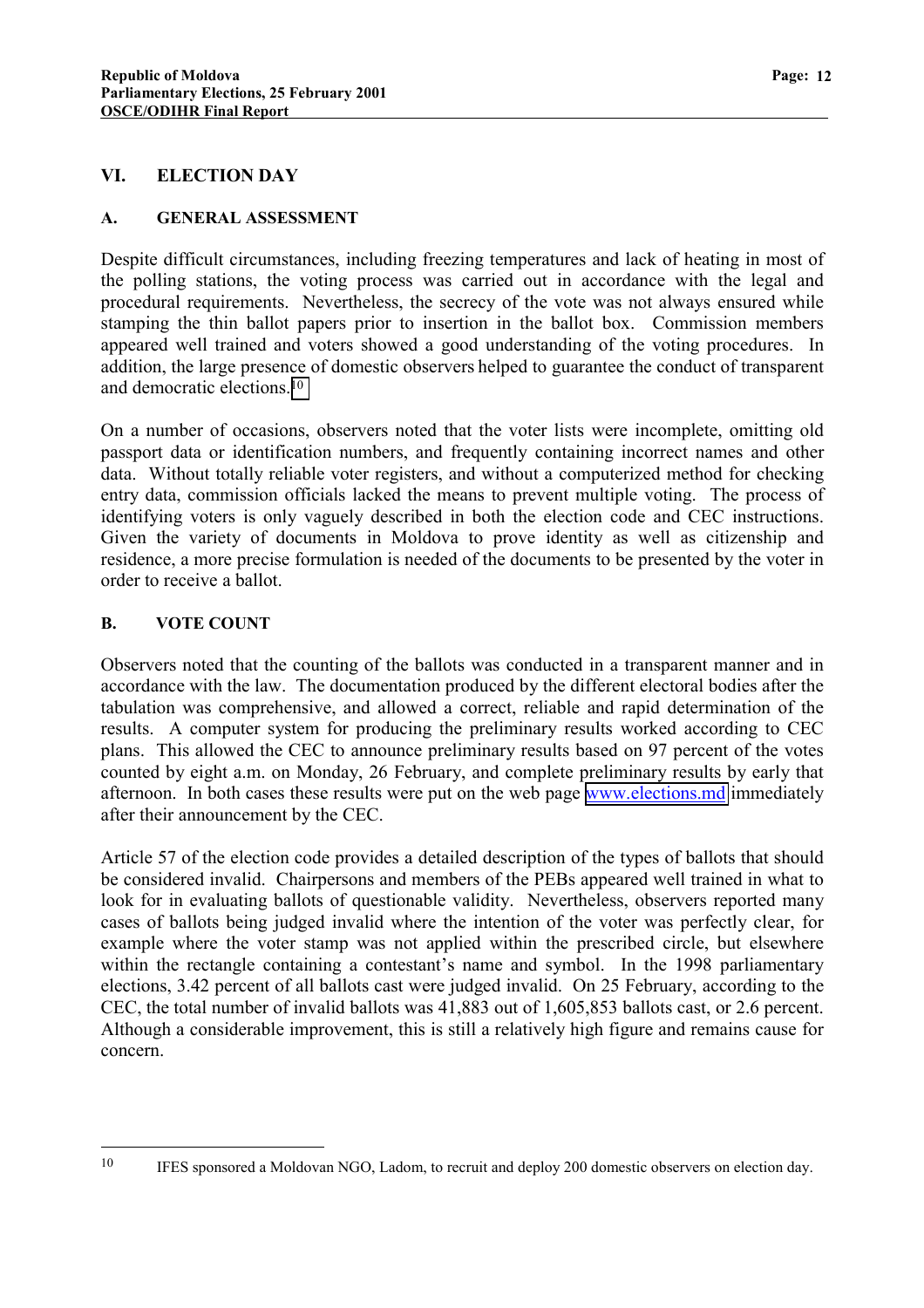#### **VII. FINAL RESULTS**

The official results are as follows:

| <b>Electoral Contestants</b>         | <b>Number of Votes</b> | Percentage | Number of<br><b>Mandates</b> |
|--------------------------------------|------------------------|------------|------------------------------|
| <b>Communist party</b>               | 794,808                | 50.07%     | 71                           |
| <b>Braghis Alliance</b>              | 212,071                | 13.36%     | 19                           |
| <b>Christian Democratic People's</b> | 130,810                | 8.24%      | 11                           |
| Party                                |                        |            |                              |
| Party for Rebirth and Conciliation   | 91,894                 | 5.79%      |                              |
| Democratic Party                     | 79,757                 | $5.02\%$   |                              |
| National Liberal Party               | 44,548                 | 2.81%      |                              |
| Social Democratic Party of Moldova   | 39,247                 | 2.47%      |                              |
| Party for Democratic Forces          | 19,405                 | 1.22%      |                              |

## **VIII. RECOMMENDATIONS**

The following recommendations are offered for consideration.

#### **General**

- The electoral system should be reformed with a view to facilitating the more effective representation of national minorities in Parliament. This could be achieved through a number of electoral mechanisms.11
- Together with the previous recommendation, the system allowing independent candidates to run for Parliament should be reviewed, with a view to sharply reducing, or eliminating altogether, the three-percent nationwide threshold requirement that gives them very little chance to be elected.

#### **Legal Framework**

 $\overline{a}$ 

- The CEC should establish suitable procedures to ensure that the verification of lists of signatures supporting independent candidates is carried out in an impartial, consistent, and fully transparent manner.
- The election code should include a clear provision on the status of contestants who are running for office while holding public positions.
- A wider range of sanctions for violations of the election code should be introduced.

<sup>&</sup>lt;sup>11</sup> See also the ODIHR Guidelines to Assist National Minority Participation in the Electoral Process, Warsaw, January 2001.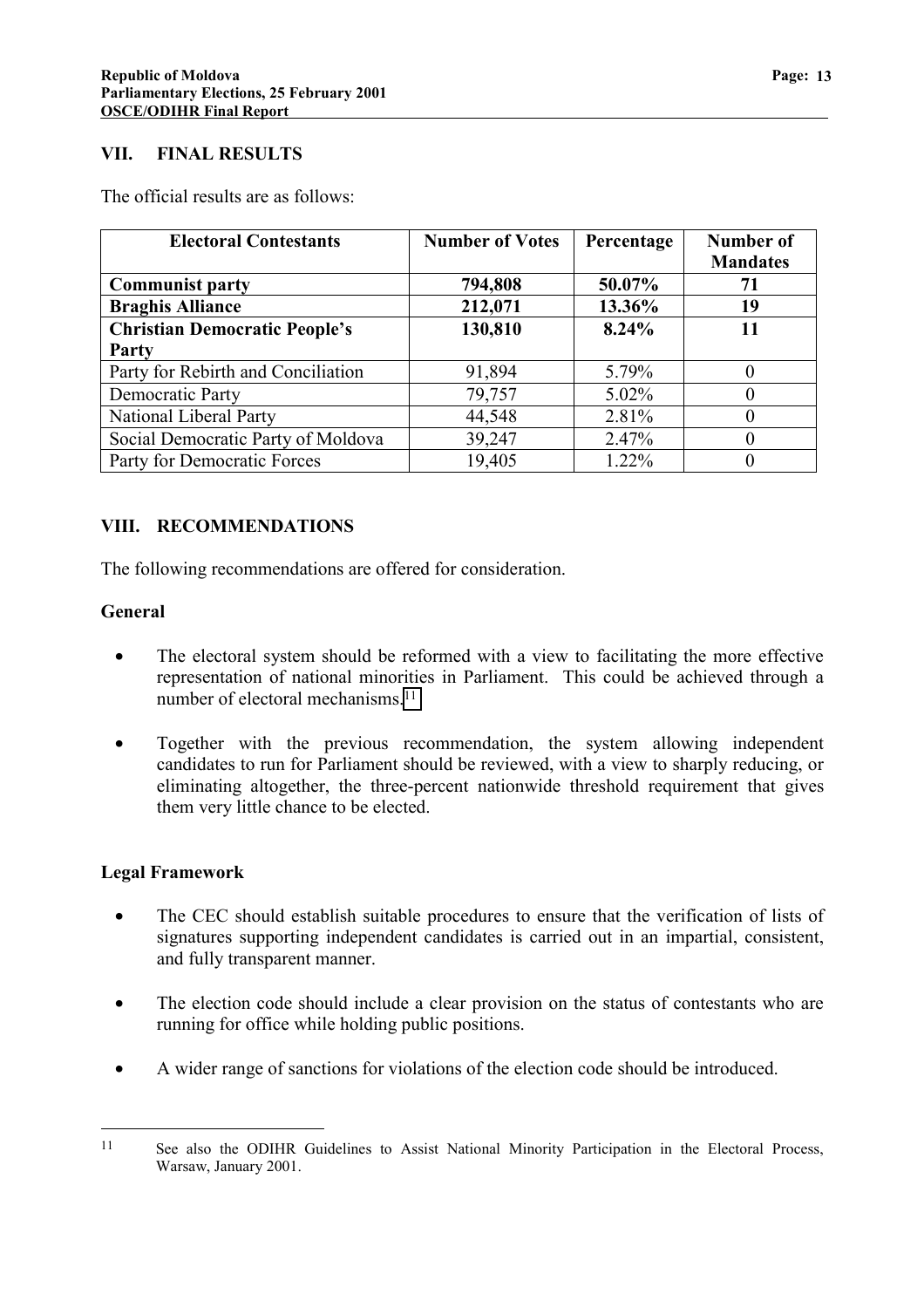#### **Election Administration**

- A simple, transparent lottery procedure should be established for determining the order in which contestants appear on the ballot paper. This would replace the present system (Article 48, election code) which provides that contestants are entered on the ballot in the order of the time of their registration. The lottery should be organized after the end of the registration period in the presence of all contestants or their authorized representatives.
- The election code and CEC instructions should be revised to detail more precisely which documents must be presented by voters in order to prove identity, citizenship, and residence.

#### **Voter Registers**

- As a high priority, the national authorities should produce a new, permanent, centralized civil register, with computer capabilities for detecting multiple entries. Data for future voter lists would be extracted from the central civil register and updated, as required, to allow all voters to be registered in advance of each election.
- A clear procedure should be laid down in the election code in order to redress mistakes and omissions in voter lists.

#### **Media**

• Article 47 of the election code, together with CEC and Audiovisual Coordination Council regulations governing the use of broadcast media during electoral campaigns, should be revised and made less restrictive, securing equal access to the media for all contestants without unnecessarily restricting voter access to information.

#### **Voting and Counting Procedures**

- To better preserve the secrecy of the vote, a thicker, higher quality ballot paper or envelopes could be used.
- Votes should be considered as valid as long as the voter's will is expressed in a clear and unambiguous way. To ensure consistency in judging the validity of ballot papers, chairpersons and members of PEBs should be given special training that stresses this principle.
- To increase the transparency of the counting process, a copy of the PEB and DEC protocols should be posted for public scrutiny. A copy of the DEC protocol should be distributed to all observers representing contestants.
- To secure a better reconciliation of the counting results, the total number of votes found in the ballot box should be established before counting the numbers of votes allocated to the different contestants.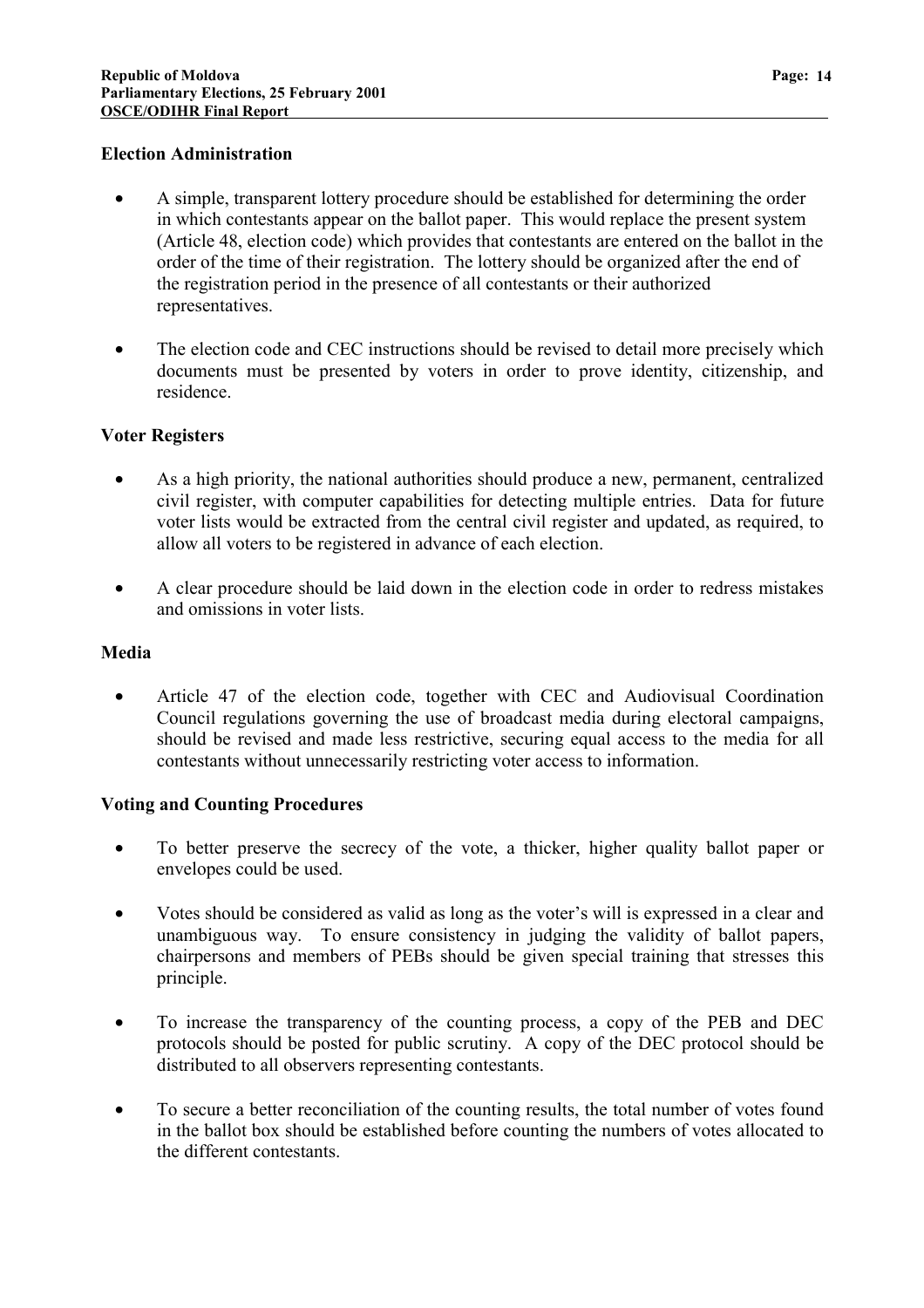## **ANNEX 1 Media monitoring results from 27 January to 23 February 2001**

Privately-owned ORT Moldova

The diagram shows that ORT Moldova clearly favoured the Braghis Alliance of the Prime Minister

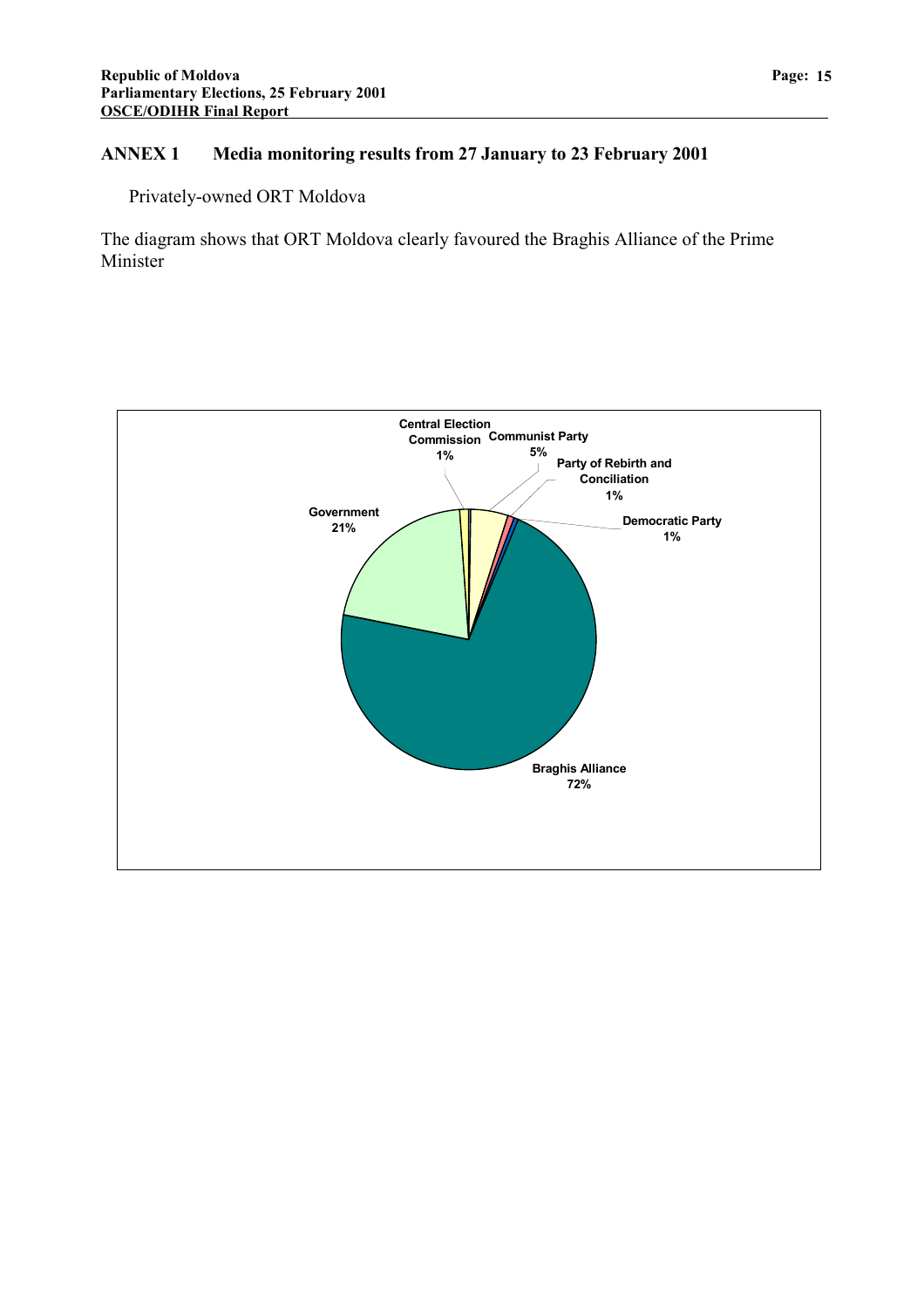#### State-owned TV Moldova

The chart illustrates that TV Moldova strictly followed the provisions of the election code as well as regulations. TVM only reported on CEC meetings and broadcast general information on voter education.



Jurnalul de Chisinau – weekly newspaper

This newspaper offered the most balance coverage of the election campaign.

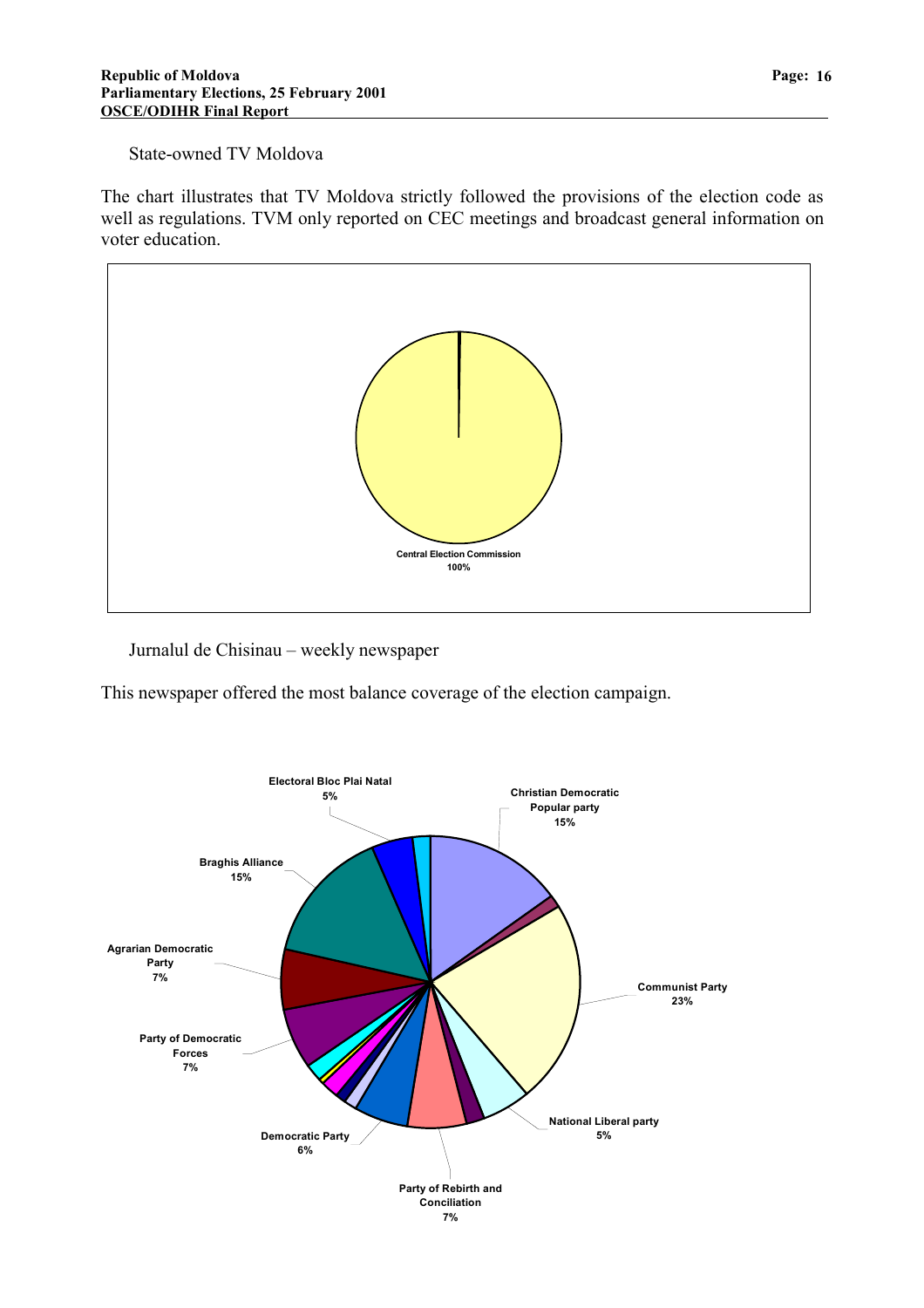## **ANNEX 2 Representation of Women on Lists of Candidates**

| <b>Political Parties</b>                                 | <b>Total</b><br>number of<br>candidates | <b>Number of</b><br>women | Percentage<br>$\frac{0}{0}$ | Among the<br>first 15 on<br>the list |
|----------------------------------------------------------|-----------------------------------------|---------------------------|-----------------------------|--------------------------------------|
| National social-political                                | 71                                      | 36                        | 50.70%                      | $\overline{3}$                       |
| organization "Ravnopravie"                               |                                         |                           |                             |                                      |
| People's Christian                                       | 103                                     | 25                        | 24.27%                      | $\mathbf{1}$                         |
| <b>Democratic Party</b>                                  |                                         |                           |                             |                                      |
| National Liberal Party                                   | 103                                     | 24                        | 23.30%                      | $\overline{2}$                       |
| Bloc "Edinstvo"                                          | 86                                      | 20                        | 23.25%                      | $\mathbf{1}$                         |
| Bloc "Lawyers and                                        | 102                                     | 22                        | 21.56%                      | $\overline{0}$                       |
| Economists Alliance"                                     |                                         |                           |                             |                                      |
| Democratic Party of Moldova                              | 103                                     | 20                        | 19.41%                      | $\overline{2}$                       |
| Party of Democratic Forces                               | 103                                     | 19                        | 18.44%                      | $\overline{3}$                       |
| Social Democratic Party of                               | 80                                      | 14                        | 17.5%                       | $\overline{2}$                       |
| Moldova                                                  |                                         |                           |                             |                                      |
| Bloc "Belief and Justice"                                | 101                                     | 17                        | 16.83%                      | $\overline{2}$                       |
| Bloc "Plai Natal"                                        | 103                                     | 15                        | 14.56%                      | $\overline{3}$                       |
| Christian Democratic Party of<br>Peasants of Moldova     | 103                                     | 15                        | 14.56%                      | $\overline{0}$                       |
| Bloc "Braghis Alliance"                                  | 102                                     | 14                        | 13.72%                      | $\overline{2}$                       |
| Party of Communists of the                               | 103                                     | 12                        | 11.65%                      | $\mathbf{1}$                         |
| Republic of Moldova                                      |                                         |                           |                             |                                      |
| Social-political organization<br>"For Order and Justice" | 89                                      | 10                        | 11.23%                      | $\mathbf{1}$                         |
| National Christian                                       | 101                                     | 11                        | 10.89%                      | $\overline{0}$                       |
| Democratic Peasants' Party                               |                                         |                           |                             |                                      |
| Party of Rebirth and                                     | 103                                     | 11                        | 10.67%                      | $\mathbf{1}$                         |
| Conciliation of Moldova                                  |                                         |                           |                             |                                      |
| Agrarian Democratic Party of                             | 101                                     | $\overline{5}$            | 4.95%                       | $\overline{0}$                       |
| Moldova                                                  |                                         |                           |                             |                                      |
| <b>TOTAL</b>                                             | 1657                                    | 304                       |                             | 24                                   |
| Average                                                  | --                                      | --                        | 18.34%                      | 9.41%                                |